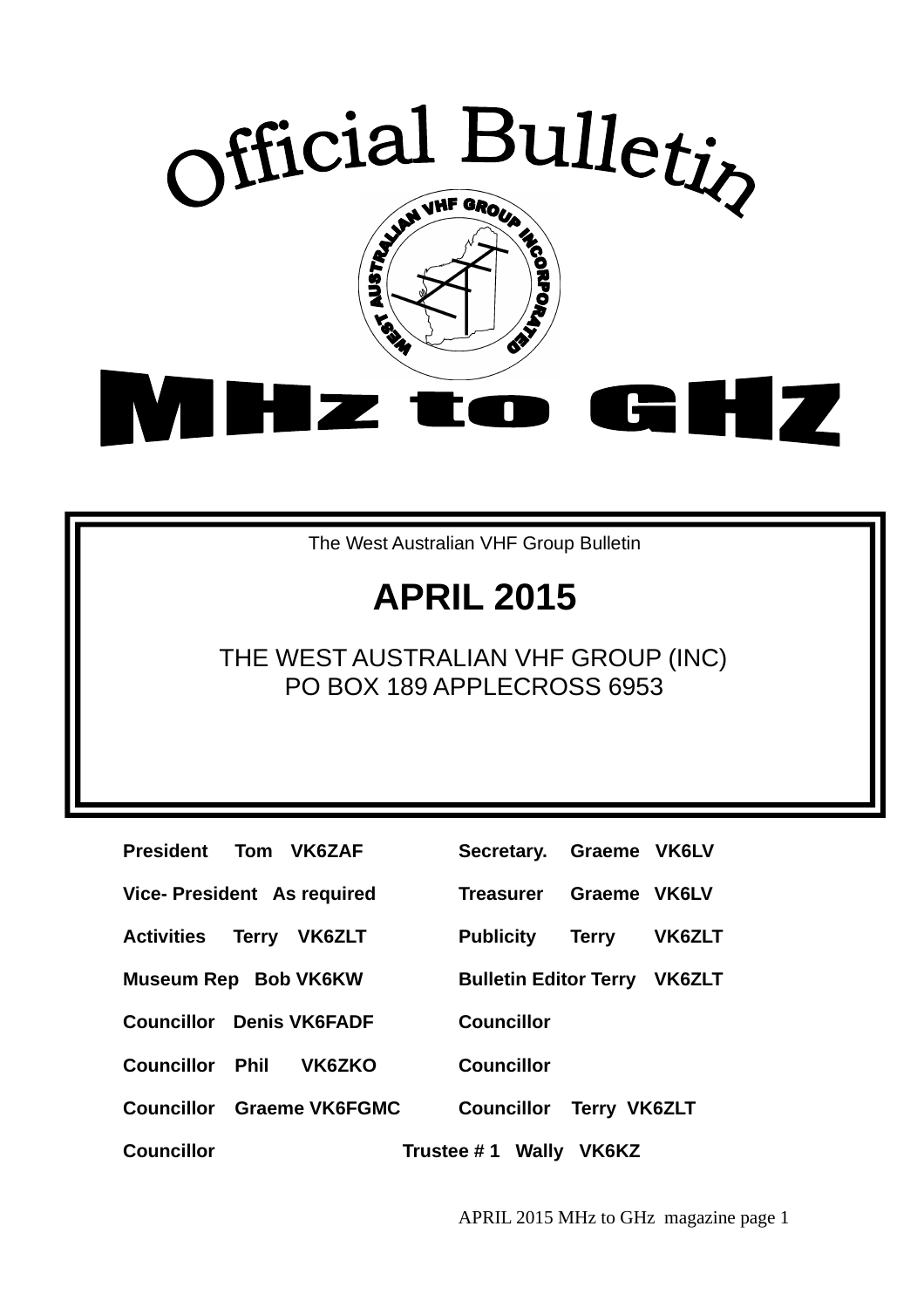## **Contents.**

- 1. Editors input.
- 2. GPS disciplined 10MHz oscillators.
- 3. Calibrating SWR meters
- 4.
- **5.**

#### **-----------------------------------------------------------------------------------**

### **1. Editors input.**

**Apologies for the late publication, but things around my home QTH have been very busy with external commitments and AR demands for GPS beacons for entry the WIA beacon prizes. I'm happy to announce that the club was successful in obtaining the grants from the WIA under the stewardship of Akan VK3XPD. W**ell, the crunch is on with respect to club beacons VK6REP in Esperance is being converted to a GPS disciplined beacon, BUT it has lost its transmitting site! A new site will have to be found prior to re-installation. VK6RBU at Bunbury will be switched off in May due to the operating site being closed down. An alternative arrangement for resiting is at present unknown. So any members who may know of the availability of a new site which could supply mast space for antennas & power would be appreciated. Operation of our beacons at the various sites rely on the good auspices of the site owner or at least a **M**emorandum **O**f **U**nderstanding with regards to power costs or details agreed to by both parties.

Of course the Augusta beacon has been out of commission for some years now awaiting a suitable site to operate from. Any assistance in finding a new site down in the south west corner would be appreciated.

Some AR people have questioned the use of the club beacons at all? Well, everyone knows the famous HF beacon WWV and the worldwide network of 10 metre beacons, I reckon the way the new GPS disciplined beacons are shaping up in the VHF/SHF area will at last provide a source of reliable frequencies that will not only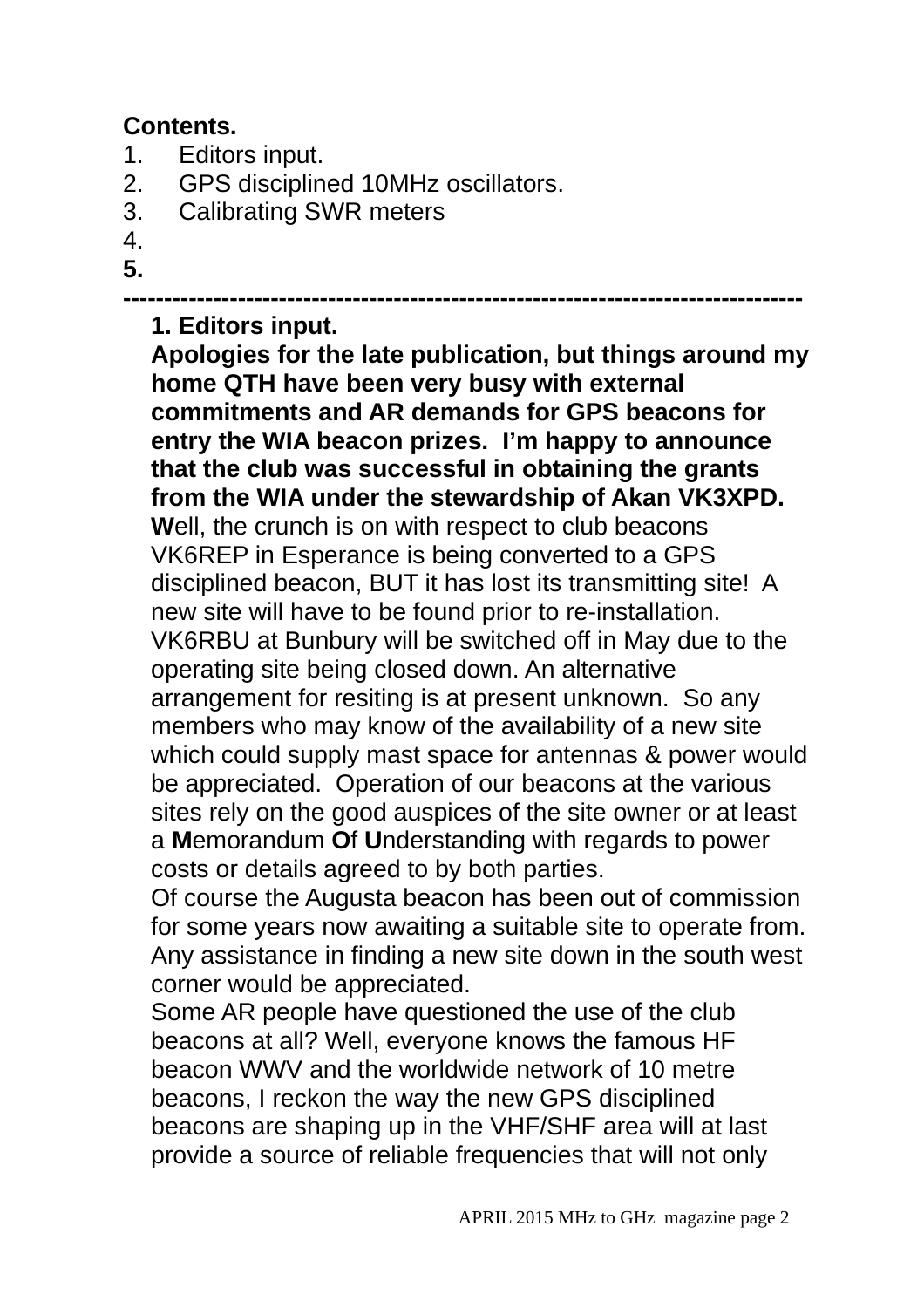provide accuracy but automatic identification of location (maidenhead ) without having to look up a table. By the way if you are short on Morse code interpretation there are number of Morse code apps available on the internet. As editor I'm always looking for articles and after the April meeting here is a timely reminder for calibration.

## **Checking the Calibration of your SWR meter and constructing a dummy load.**

Submitted by VK2XTT

There is a simple way to check if your SWR Bridge is working correctly.

You will need a 5 watt resistor, not wire wound, of 75 ohms and 100 ohms.

If you can't find a 5 watt carbon or metal film resistor, parallel up 3, 390ohm 1 watt units with 2, 360ohm units to make a 75.4 ohm resistor and 5, 500 ohm resistors to make the 100ohm unit.

Solder each resistor into a PL259 plug so you can attach either of them to the back of your meter. If your using paralleled units, solder a coax fly lead to your bundle keeping all leads short. Too much coax will also affect the readings. Or build it using the dummy load construction technique as described in the article linked at the end of this note.

Turn your rig to its lowest power setting, hopefully lower than 5 watts and key the transmitter.

A 75 ohm resistor will indicate 1.5:1 and a 100 Ohm resistor will indicate 2:1 - simple! I stress the need for carbon or metal film resistors since a wire wound unit adds significant inductance that will skew the result.

For more detailed instructions on building multi resistor dummy load, read this excellent article by K4EAA...

**http://www.k4eaa.com/dummy.html**